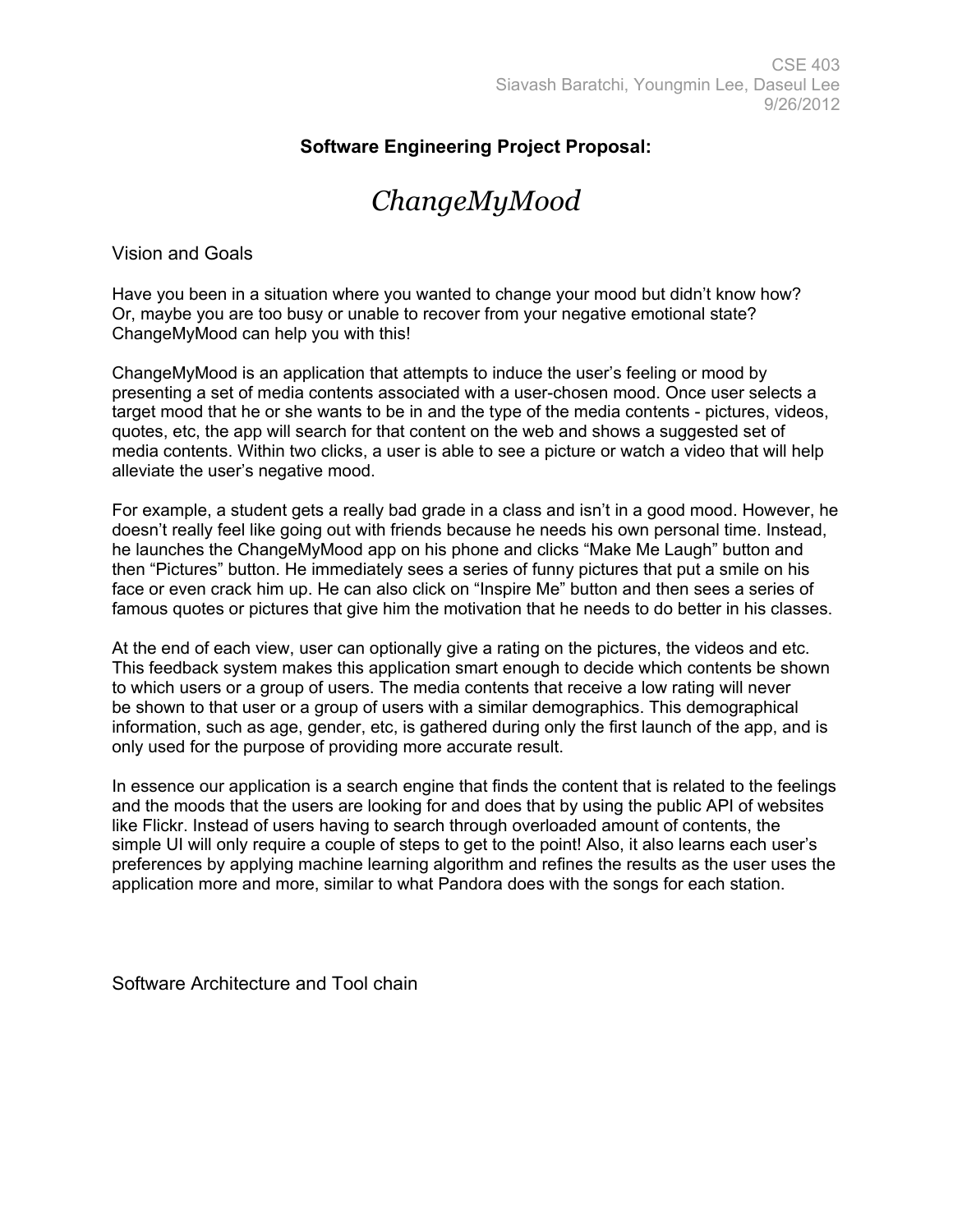CSE 403 Siavash Baratchi, Youngmin Lee, Daseul Lee 9/26/2012



Development Stack: Android SDK will be our main development environment as it will provide APIs, libraries and other tools to help building and testing our Android application. The programming language will be Java. In the backend, we will use sqlite to save any data, or mainly metadata that maps users with contents. Also, we will use Flickr API to query pictures given mood-related keywords, and YouTube API for the similar purpose. In order to create UI mockups and prototypes, we are considering hand drawn sketches as well as web app like Balsamiq. The minimum product that we are delivering will cover only on mood(Happiness) and will show only one media content(Pictures) and if we manage to finish that early we will add other moods and media contents on top of that. Our main focus is to have an end to end working scenario that proves the concept.

Communication Tools: Main technical communication will happen using Git and GitHub. Also, we will have a weekly group meeting as well as a small group meeting in which closely working team members meet with each other, e.g. UI designer and FE developer, or PM and Tech lead. Other main communication channels will be email, shared Google Doc and calendars.

## Challenges and Risks

Some possible challenges would be getting familiar with Android programming and Flickr/ YouTube APIs. For the first couple of weeks, team members should hack around with these